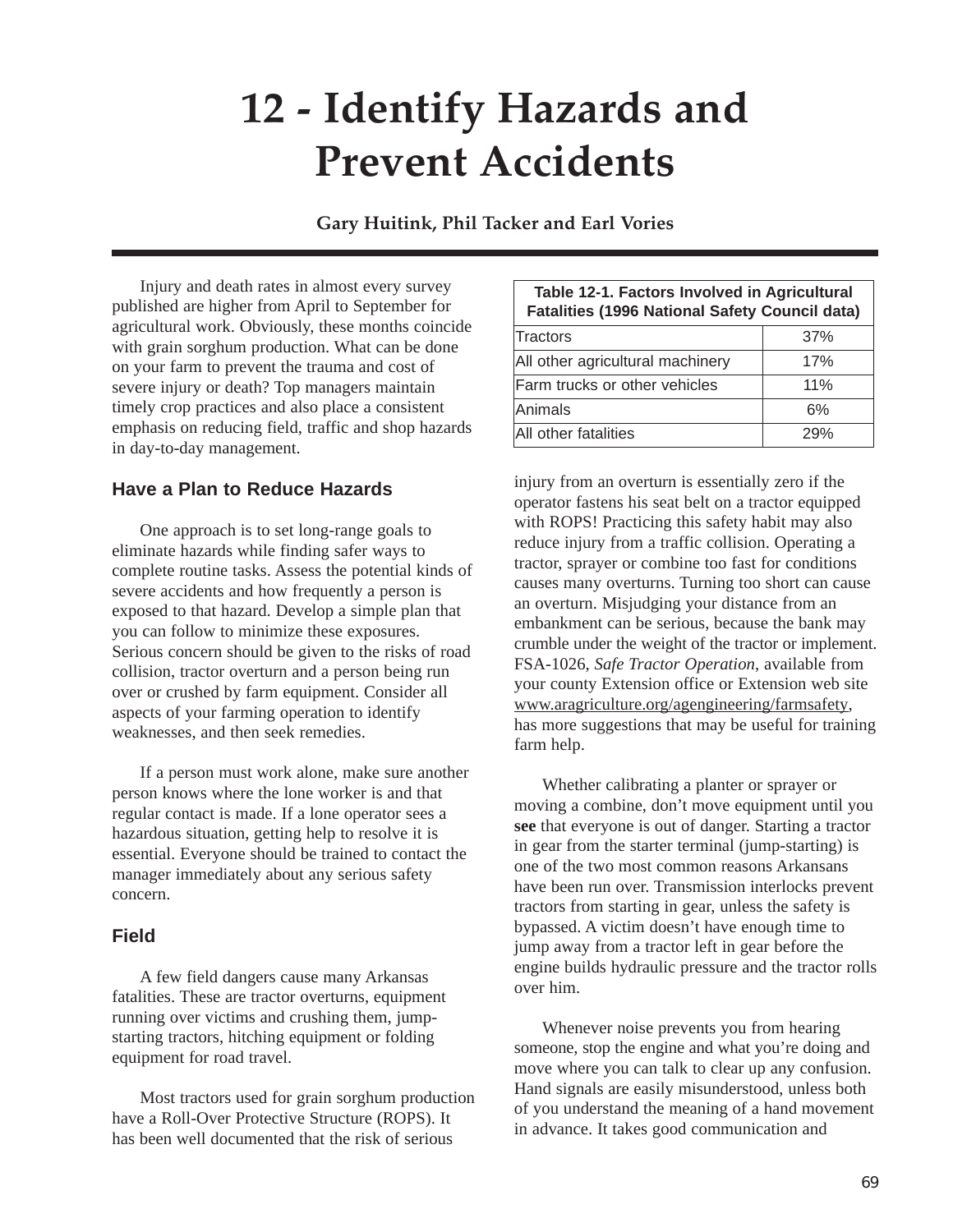cooperation for two people to safely hitch heavy toolbars or towed implements. Make sure signals aren't confusing before moving the tractor to align the connection. Never stand between an implement and the tractor when hitching or unhitching. Quick hitches and well-constructed implement stands eliminate the need for a person between the implement and tractor.

Using a proper hitch support may prevent a dangerous hitching incident. If the hitch or lift pins do not align, movement may knock the support from under equipment; the toolbar or hitch may spring out of control or drop and crush someone's foot. Two severe accidents in 2002 may be instructive: One employee was killed trying to remove a pin when the hitch broke free and smashed his face. Another victim removed a latch pin and was crushed by a folding cultivator; the hydraulic cylinder didn't support the weight. If supports aren't sturdy, stable and at the proper height when disconnecting an implement, difficulty is likely when hitching the next time. Set the safety locks on the lift cylinders before working under a combine header. Never work under hydraulic lifts, raised truck beds, mowers or toolbars without **sturdy** supports.

Combine entanglements don't usually happen the first time it malfunctions. It's the fourth or fifth time, or later, when you're tired or irritated, in a hurry and your judgment lapses. Vibration and excessive noise dull an alert person's senses to hazards. Fatigue also slows your reaction, so take breaks for refreshment. Falls from combines, trucks, grain bins, etc., may be prevented with proper work platforms or sturdy ladders. Keep work areas neat and free of hose or electric cord loops, etc., which could pose trip hazards.

Professionals mount large implement tires with a protective cage. Mishaps while inflating tires can maim or kill. If you don't have equipment to handle tires safely, it is wiser to call a tire service company. Tires removed for repair or storage should be laid flat on the ground, leaned or secured against a post or placed in racks where they cannot fall.

Irrigation risers, discharge pipes and holes where water discharges may become hazards if they are not clearly visible. If field equipment hits a riser or washout, it could cause temporary loss of control in addition to damaging the equipment and/or the

riser. Placing some type of readily visible marker at each riser and controlling weeds so they don't hide the marker should alert drivers. Anchors and guy wires to power poles located in or near fields should also be permanently marked. Putting some type of solid protection around guy wires from power poles is a good idea to help avoid clipping or dislodging them with field equipment. Fill washouts and use some erosion control structure or method to prevent large washouts under discharge pipes.

Agricultural aviators have little reaction time to dodge hazards as they apply fertilizer and pesticides. Always warn the pilot of any risks that you're aware of to help him be better prepared. If a field has aerial hazards, consider whether it would be more appropriate to use ground equipment.

## **Traffic and Road Transport**

The National Highway Traffic Safety Association recently reported that approximately **40 percent more fatal crashes and fatalities occur in rural compared to urban areas**. Experience over the last four years in crop areas of Arkansas seems to reinforce national statistics. Changes like wider road shoulders, adding warning signs for curves with poor visibility, updating narrow bridges and, possibly, adding crossbars at railroad crossings should reduce rural traffic accidents. In some situations it may be possible to convince the town, county, state or railroad to maintain a clear right-ofway to obtain better traffic visibility.

Modern toolbars, combines and wide equipment typically require almost two normal traffic lanes. Motorists are often poor judges of the slow speed, width or weight of your implement, regardless of what you're transporting. Using an escort with flashing lights is probably the best way to alert a motorist. Being diligent to keep SMV signs, reflectors and taillights on and bright, cleaning them before entering a road, will improve their visibility during night and day.

Lock both of your brakes together and start onto a road slowly, even when traffic is heavy. Go slowly enough to manage the momentum of a tractor with a full grain cart, planter or toolbar, especially those that raise overhead. Dump all of the grain from your combine bin into a grain cart or truck prior to road travel to lower the center of gravity and gain control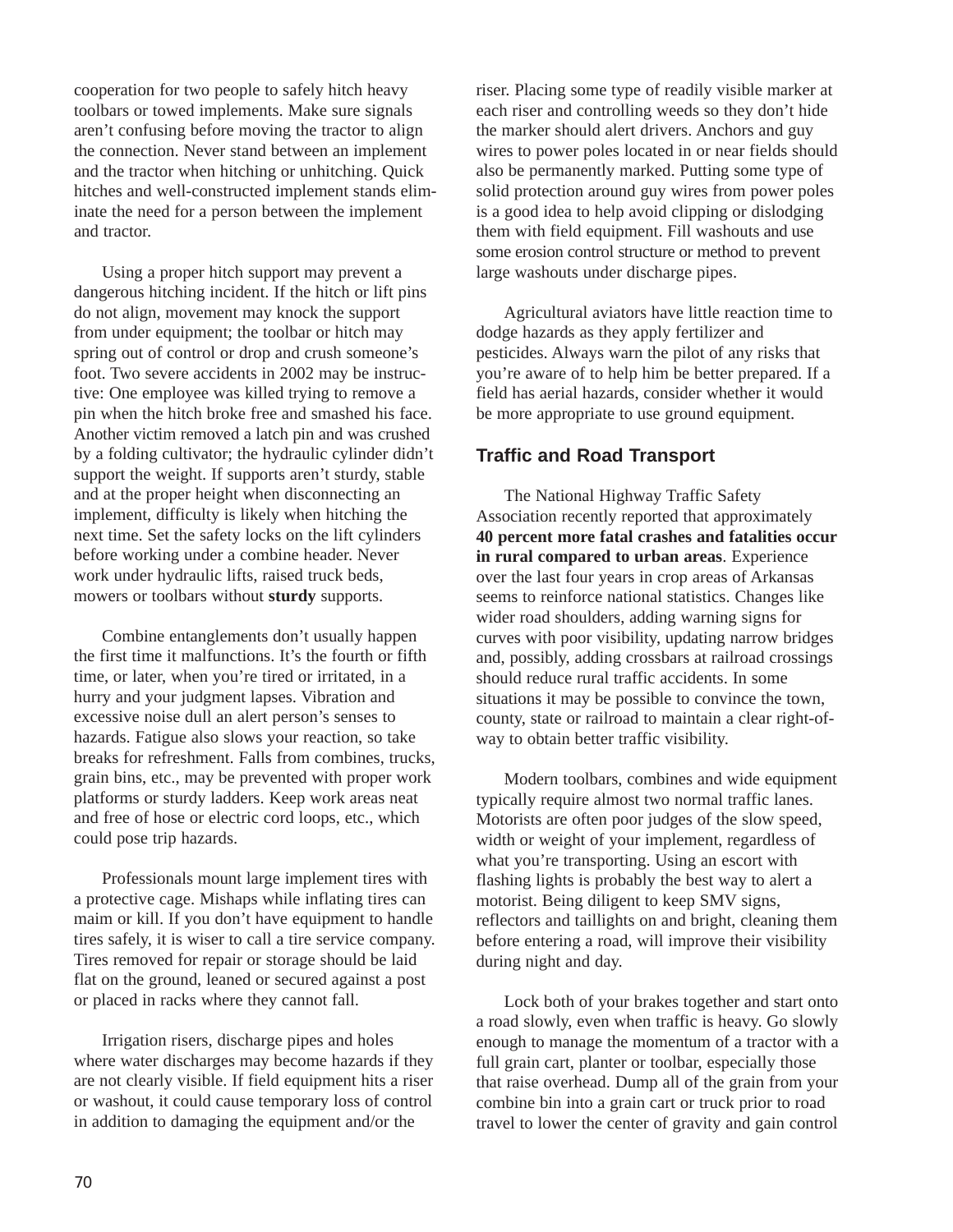in a sudden emergency. Always check traffic from both directions before making a turn off a road, especially a left turn, to prevent a collision and extensive damage, if not injury.

Railroad crossings are increasingly dangerous for growers on farm equipment. Some tractor engines and cabs may tune out the diesel train noise. In order to hear better, reduce the speed of the cab fan and turn off the radio as you approach a crossing. If you gear down well in advance, you can control the load, either to stop or to proceed when the track is clear. In some cases, either historical evidence and/or community effort may help to get the railroad to add crossing bars.

## **General Precautions**

Work can be done safely on equipment powered by electricity with a lock-out, tag-out approach. Anyone working with equipment powered by electricity should carry a lock with his personal key and tag. These are readily available from local electrical suppliers. Before starting work, always disconnect the power supply and lock the switch off. If you're interrupted by a phone call, or are not visible from the switchbox, no one else can reconnect the electricity. You can remove the lock from the switch lever after completing the work. Always use the heel of your left hand to throw lever switches and turn your face away as you move the control to minimize bad flash-fire burns.

A federal regulation intended for your personal safety prohibits anyone or any equipment from



**Figure 12-1. Proper method to safely bump or switch a disconnect lever on an electrical box.** 

coming within 10 feet of an overhead power line. If field equipment or other traffic cannot maintain a 10-foot gap under the power line, request that your power supplier raise the power lines.

Diesel-powered generators, electric-powered pressure washers and hand tools (drill, angle grinder, etc.) and welders should all be adequately grounded. Grinders, drills and other electric tools bouncing around in a truck tool box can develop shorts. If the electric service entrance at the shop is grounded with an 8-foot ground rod (National Electric Code standard), all ground wire leads, including the extra grounding plug on power cords, should be connected to reduce the risk of electrocution when a short occurs. Use electric tools on dry soil, concrete, etc., to reduce the potential of a fatal current surge passing through your body.

Someone, maybe several people on your farm, should keep current on CPR rescue techniques. The local EMT, ambulance and fire department numbers should be posted by every permanent phone and programmed on speed dials. Each one on the farm should be prepared to call emergency rescue, should an accident occur.

Observe pesticide labels for proper use, mixing and disposal. Appropriate personal protective equipment is specified on the label. The label and the Material Safety Data Sheet (MSDS) should have specific inhalation, dermal, ingestion and emergency information. If a mishap occurs, use the label to help your physician and the poison center to start the proper treatment.

Fire extinguishers on tractors and combines may also protect your safety and equipment investment. Dry chemical all-purpose 3A-40B:C or 4A-80B:C extinguishers are good choices for tractors and combines. Once a fire extinguisher is 10 years old, it is generally wise to replace it unless it exceeds requirements in a thorough test.

## **Irrigation**

A qualified electrician should routinely check electrical circuits on irrigation pumps and centerpivot systems. Items to review are damaged wiring, proper grounding and adequate circuit protection, including immediate replacement of circuit boxes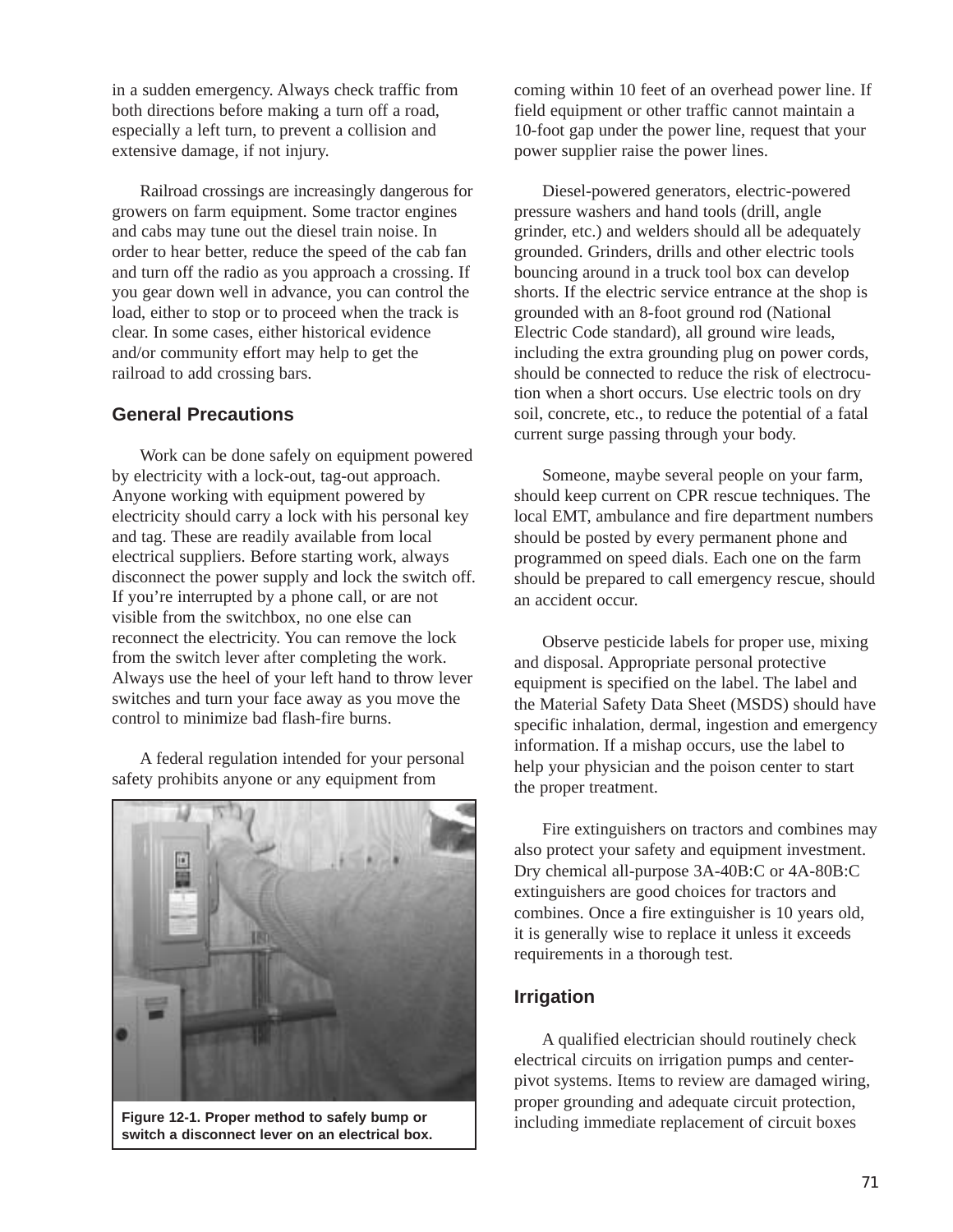damaged by electrical storms or circuit overheating. If a box has overheated or shorted, switching the disconnect may cause arcing and severe flash burns that may take months for merely partial recuperation. Always use the heel of your left hand to throw switch levers and turn your face away to minimize your hazard exposure as you move the control.

Be cautious when working around electrical circuits, especially when opening electric control boxes and around any circuits that are hot. Wasps commonly nest in and around electric control boxes and may also appear from electric motor shrouds, gear head covers, power unit platforms, irrigation well sheds and irrigation pipe openings. In order to prevent an injury, it may be wise to keep wasp and hornet spray handy when working on irrigation wells. Stings are not only painful; they can be fatal for one who is severely allergic to insect stings. Further injury can also occur if a wasp startles you and causes you to jump back. A sudden reaction that puts you in contact with an unguarded drive or an energized electric circuit may cause permanent disability.

Entanglements may occur with irrigation well power shafts, if safety shields aren't replaced. In general, power-take-off (PTO) hazards are respected, but more emphasis needs to be placed on shielding



**Figure 12-2. Install shields to protect anyone working around well power shafts.** 

unguarded power shafts on irrigation wells. Power shaft covers can be obtained from suppliers, including Menard Mfg. in DeWitt, AR (1-888-764-3130) to protect those doing maintenance around diesel, propane or electric power units. Power shafts for relifts or well pumps should be shielded; any concentric sleeves that don't spin free should be repaired or replaced.

If a power unit is not securely mounted and anchored, vibration may misalign the drive or break it loose from the supports. A loose power unit may cause a dangerous flailing power shaft or other hazards due to broken electrical wires, fuel lines or battery cables. Power units and battery mounts should be securely anchored to a substantial support platform and routinely checked for stability. A secure latch to keep the clutch of the power unit in neutral is a good safety device. This can help prevent accidentally bumping and engaging the clutch when working close to the power unit.

Typically, weather is very hot when irrigation is needed, and physical stresses may bring on heat stress. Anyone working in these conditions should drink plenty of fluids such as water and nutrientreplenishing drinks. Breaks and rest periods should be taken as needed to avoid heat stress, fatigue and exhaustion. Fatigue and exhaustion, of themselves, are health hazards, but they may also contribute to poor judgment, causing other accidents and injuries.

Reservoirs and open irrigation distribution ditches may present concerns. Normally, a clear warning on a sign about the water hazard, unusual currents around culverts, etc., and potential bank washouts will caution outdoorsmen or others who may enter. Evaluate a location with respect to residences or public access to determine whether it may attract youngsters. Gates and fencing may be used around accessible areas to prevent ATV riders or children from getting into danger. Posting no trespassing signs or a drowning warning is primarily useful only for adults.

## **Grain Drying**

The primary grain-handling hazard is entanglement, but the potential for both suffocation under flowing grain and electrocution should also be reviewed. Certainly, all auger covers should be in place **every** time the power is engaged. In addition,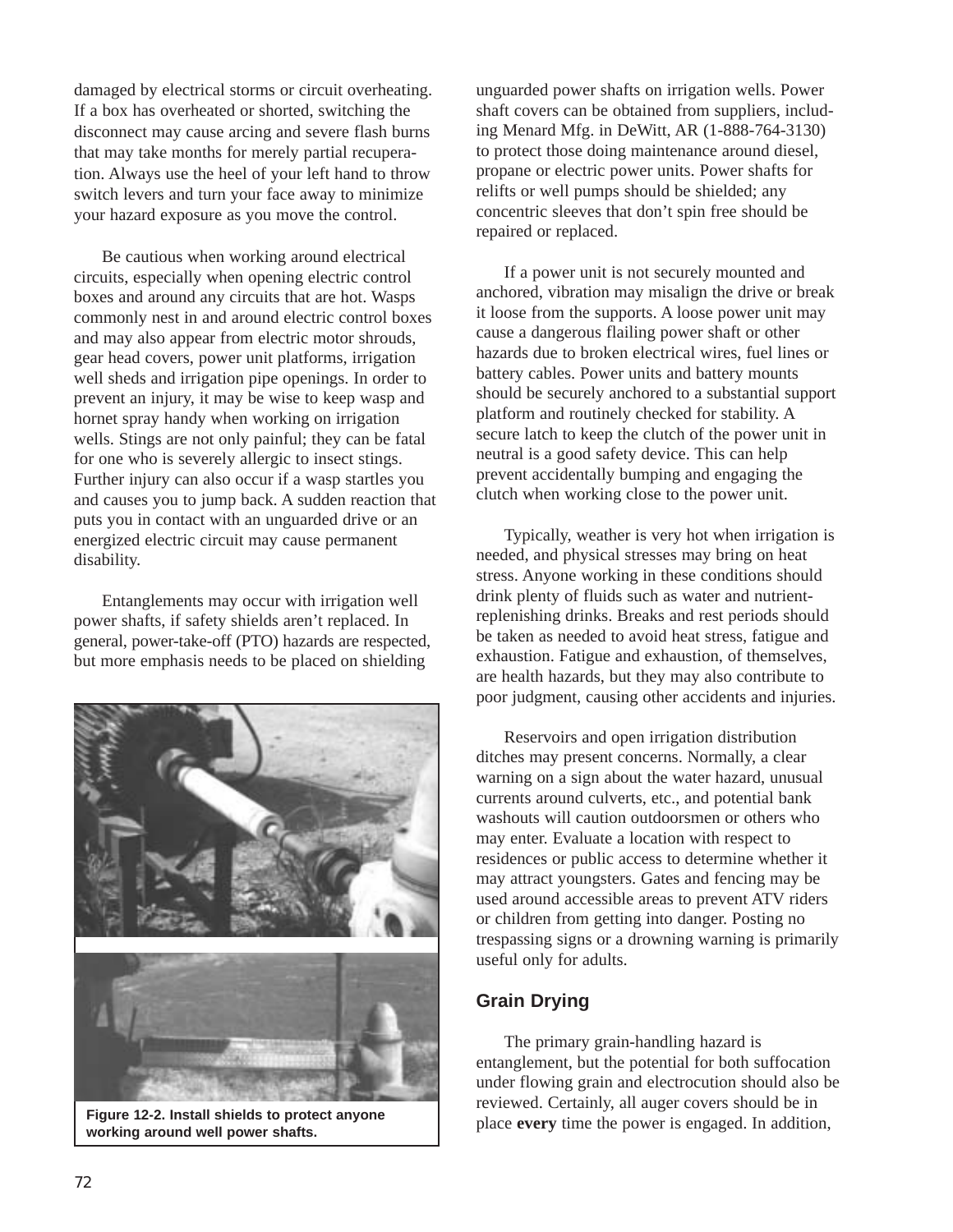don't reach across belt drives or power shafts; take the time needed to walk around your tractor or power unit. Fans and drives should be shielded to prevent anyone from getting caught. Children shouldn't be around grain handling facilities; fencing the area may be a practical choice.

A qualified electrician should routinely check electric circuits to confirm proper grounding and adequate circuit protection, including making immediate repairs of faulty wiring, conduits or control panels. Disconnect electric power and use the lock-out, tag-out procedure every time before beginning work around an auger, fan, motor or powered component. Lock out (Off) all power to the facility when it is not being used. Before tilting a truck bed, moving an auger or tall equipment, check for overhead power lines; too many times an auger is raised or pulled into a bare overhead wire. When grain bins are built or facilities are remodeled, power lines should be routed well away from any work areas so accidental contact with wires isn't possible.

When entering a grain bin, wear a NIOSHapproved toxic dust respirator for molds and dust to prevent a reaction called farmer's lung or toxic organic dust syndrome. Turn off all unloading equipment and lock out switches with a padlock before entering a bin so that someone doesn't unwittingly engage the power. This applies to all loading auger, sweep auger, stirring auger and unloading auger circuits. Don't enter a grain bin without a safety harness and tether manned by at least one adult outside the bin whose sole responsibility is aiding the entrant. Crusted grain has been a factor in a number of deaths to growers. Spoiled or caked soybeans, corn, rice or grain sorghum may bridge over a cavity and cave in onto a man if the crust suddenly fractures. If some grain is removed from a bin with a crusted surface, the undermined surface may suddenly collapse under your foot, releasing an avalanche of grain. More than 500 pounds of pull are required to move a man who is covered with grain to his shoulders. If you're covered, you can't get yourself out and you're likely to suffocate if no one is watching. More details are included in FSA-1010, *Suffocation Hazards in Grain Bins*, available from the county Extension office or on the web site listed previously.

#### **OSHA**

Only farms with 11 or more employees are required to meet all OSHA labor regulations. All growers who employ a worker, however, are to comply with these standards:

- 1) Roll-over protective structure (ROPS)
- 2) Slow moving vehicle emblem (SMV)
- 3) Agricultural machinery guarding (of moving parts, i.e., PTOs, combine safety shields, auger inlet covers and other moving machinery guards)
- 4) Anhydrous ammonia standards
- 5) Temporary labor camps standards
- 6) Pulpwood logging standards
- 7) Hazard communication (right to know). If you are an employer and store farm diesel fuel, pesticides, etc., then labels, MSDS information, training and a written Hazard Communication Program are required.
- 8) Worker protection standards for handling and applying pesticides.

If your farm is under OSHA jurisdiction, OSHA requires reporting an accident within 8 hours. They define a reportable incident as hospitalization of three or more employees in one accident or a death of one or more employees. A Washington, D.C., phone number, 1-800-321-6742, is available 24 hours a day. You can report to the federal OSHA office in Little Rock during working hours at 501-324-6291, extension 235.

If an OSHA officer requests admittance to a workplace, an employer may deny it. The officer can, however, obtain a search warrant. The inspection should include only the immediate accident scene. Inspections may result in setting a penalty or formal warnings, with penalties enforced later (often 30 days), if the hazard isn't remedied. Inspectors can ask that employees be removed from areas of imminent danger. An owner can appeal to the federal OSHA office in Little Rock, phone 501-324-6291, extension 235.

Other considerations that may be important: